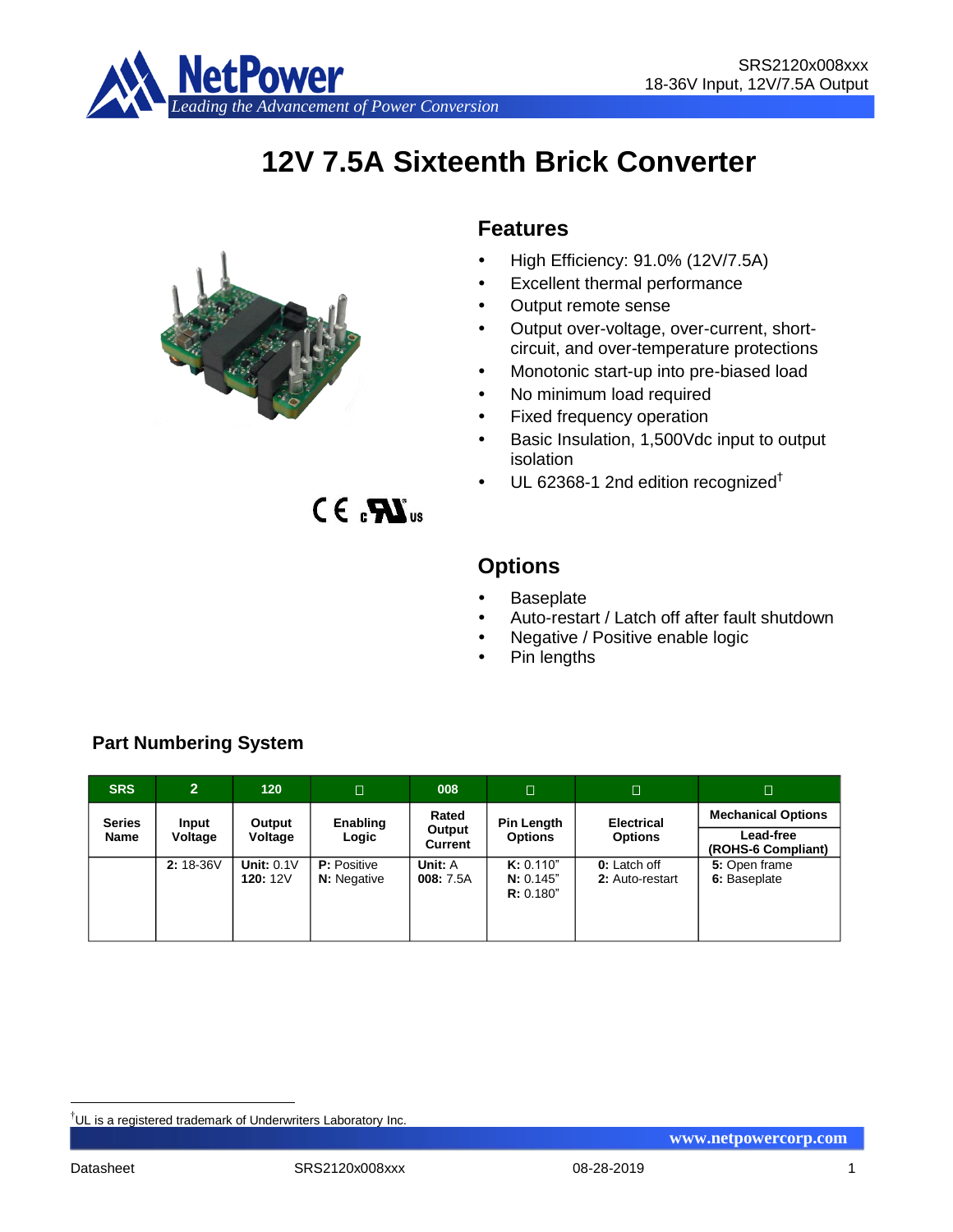

## **Absolute Maximum Rating**

Excessive stresses over these absolute maximum ratings can cause permanent damage to the converter. Operation should be limited to the conditions outlined under the Electrical Specification Section.

| <b>Parameter</b>                                                             | Min    | <b>Max</b> | Unit |
|------------------------------------------------------------------------------|--------|------------|------|
| Input Voltage (continuous)                                                   | $-0.5$ | 36         | Vdc  |
| Input Voltage (< 100ms, continuous operating)                                |        | 50         | Vdc  |
| Input Voltage (continuous non-operating)                                     |        | 50         | Vdc  |
| <b>Operating Ambient Temperature</b><br>(See Thermal Considerations section) | -40    | $85*$      | °С   |
| Storage Temperature                                                          | -55    | 125        | °С   |

*\*Derating curves provided in this datasheet end at 85ºC ambient temperature. Operation above 85ºC ambient temperature is allowed provided the temperatures of the key components or the baseplate do not exceed the limit stated in the Thermal Considerations section.*

## **Electrical Specifications**

These specifications are valid over the converter's full range of input voltage, resistive load, and temperature unless noted otherwise.

#### **Input Specifications**

| <b>Parameter</b>                                                                         | <b>Min</b> | <b>Typical</b> | <b>Max</b> | Unit       |
|------------------------------------------------------------------------------------------|------------|----------------|------------|------------|
| Input Voltage                                                                            | 18         | 24             | 36         | <b>Vdc</b> |
| Input Current                                                                            |            |                | 5.5        | A          |
| Quiescent Input Current (typical Vin)                                                    |            | 80             | 100        | mA         |
| <b>Standby Input Current</b>                                                             |            |                | 6          | mA         |
| Input Reflected-ripple Current, peak-to-peak<br>(5 Hz to 20 MHz, 12 µH source impedance) |            | 10             |            | mA         |
| Input Turn-on Voltage Threshold                                                          | 16.5       | 17             | 18         |            |
| Input Turn-off Voltage Threshold                                                         | 15.5       | 16             | 17         |            |
| Input Voltage ON/OFF Control Hysteresis                                                  |            |                |            |            |

#### **Output Specifications**

| <b>Parameter</b>                                                                                                                                                                                  | Min      | <b>Typical</b>      | <b>Max</b> | <b>Unit</b>    |
|---------------------------------------------------------------------------------------------------------------------------------------------------------------------------------------------------|----------|---------------------|------------|----------------|
| Output Voltage Set Point<br>(typical Vin; full load; $Ta = 25^{\circ}C$ )                                                                                                                         |          | 12.0                |            | V              |
| Output Voltage Set Point Accuracy<br>(typical Vin; full load; $Ta = 25^{\circ}C$ )                                                                                                                | $-1.5$   |                     | $+1.5$     | %Vo            |
| Output Voltage Set Point Accuracy (over all conditions)                                                                                                                                           | -3       |                     | $+3$       | %Vo            |
| <b>Output Regulation:</b><br>Line Regulation (full range input voltage, 1/2 full load)<br>Load Regulation(full range load, typical Vin)<br>Temperature (Ta = -40 $^{\circ}$ C to 85 $^{\circ}$ C) |          | 0.05<br>0.05<br>0.1 | 0.2<br>0.2 | %Vo            |
| Output Ripple and Noise Voltage<br><b>RMS</b><br>Peak-to-peak (5 Hz to 20 MHz bandwidth, typical Vin)                                                                                             |          | 15<br>40            |            | mVrms<br>mVp-p |
| <b>Output Current</b>                                                                                                                                                                             | $\Omega$ |                     | 7.5        | A              |
| <b>Output Power</b>                                                                                                                                                                               | 0        |                     | 90         | W              |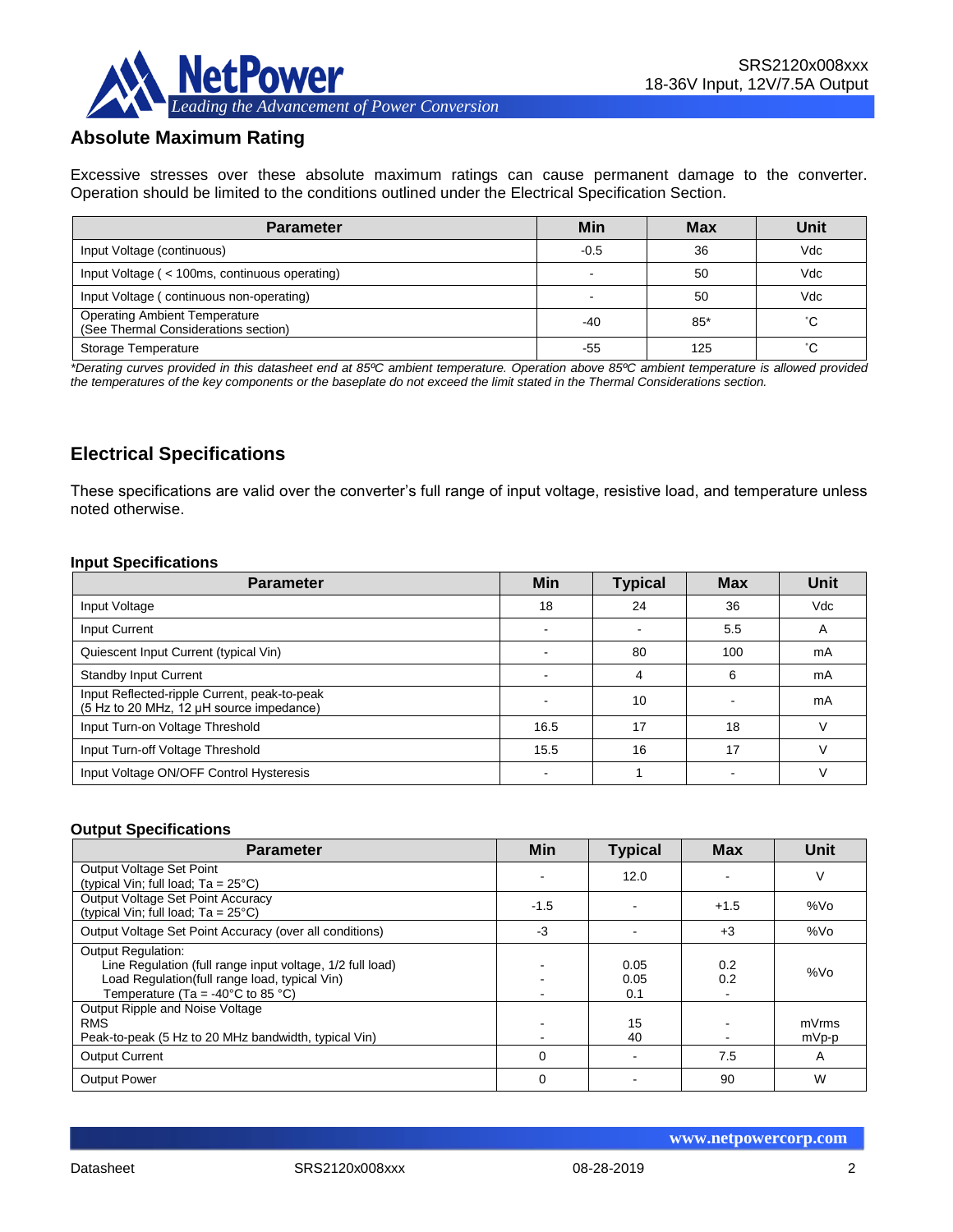

#### **Output Specifications (Continued)**

| <b>Parameter</b>                                                                                                                                                                                                                                                     | <b>Min</b> | <b>Typical</b> | <b>Max</b> | Unit             |
|----------------------------------------------------------------------------------------------------------------------------------------------------------------------------------------------------------------------------------------------------------------------|------------|----------------|------------|------------------|
| Efficiency<br>(typical Vin; full load; $Ta = 25^{\circ}C$ )                                                                                                                                                                                                          |            | 91.0           |            | $\%$             |
| <b>Output Ripple Frequency</b>                                                                                                                                                                                                                                       | 280        | 300            | 320        | kHz              |
| <b>External Load Capacitance</b>                                                                                                                                                                                                                                     |            |                | 1,000      | μF               |
| Startup Delay, duration from enabling signal to Vo reaches 10% of its set<br>point.<br>(typical Vin; full load; $Ta = 25^{\circ}C$ )                                                                                                                                 |            | 7              |            | ms               |
| Startup Time, duration for Vo to rise from 10% of its set point to within its<br>regulation band.<br>(typical Vin; full load; $Ta = 25^{\circ}C$ )                                                                                                                   |            | 10             |            | ms               |
| Output Over Current Protection Set Point (full load)                                                                                                                                                                                                                 | 110        | 120            | 160        | $\%$             |
| Output Over Voltage Protection Set Point (typical Vo)                                                                                                                                                                                                                | 115        | 125            | 135        | $\%$             |
| Output Trim Range in % of typical Vo                                                                                                                                                                                                                                 | 80         |                | 110        | $\%$             |
| Output Remote Sense Range in % of typical Vo                                                                                                                                                                                                                         |            |                | 10         | %                |
| <b>Dynamic Response</b><br>(Vin=36V; Ta = $25^{\circ}$ C; load transient 0.1A/ $\mu$ s)<br>Load steps from 50% to 75% of full load:<br>Peak deviation<br>Settling time (within 10% band of Vo deviation)<br>Load step from 75% to 50% of full load<br>Peak deviation |            | 4<br>250<br>4  |            | %Vo<br>μs<br>%Vo |
| Settling time (within 10% band of Vo deviation)                                                                                                                                                                                                                      |            | 250            |            | μs               |

#### **General Specifications**

| <b>Parameter</b>                                                                                                | Min            | <b>Typical</b> | <b>Max</b> | <b>Unit</b>  |
|-----------------------------------------------------------------------------------------------------------------|----------------|----------------|------------|--------------|
| Remote Enable                                                                                                   |                |                |            |              |
| Logic Low:                                                                                                      |                |                |            |              |
| $ION/OFF = 1.0mA$                                                                                               | 0              |                | 1.2        | ν            |
| $VON/OFF = 0.0V$                                                                                                |                |                | 1.0        | mA           |
| Logic High:                                                                                                     |                |                |            |              |
| $ION/OFF = 0.0µA$                                                                                               | 3.5            |                | 15         | ν            |
| Leakage Current                                                                                                 | $\blacksquare$ |                | 50         | μA           |
| <b>Isolation Capacitance</b>                                                                                    |                | 1,200          |            | рF           |
| <b>Insulation Resistance</b>                                                                                    | 10             |                |            | MΩ           |
| Calculated MTBF (Telecordia SR-332, 2011, Issue 3), full load, 40°C,<br>60% upper confidence level, typical Vin |                | 10.2           |            | $10^6$ -hour |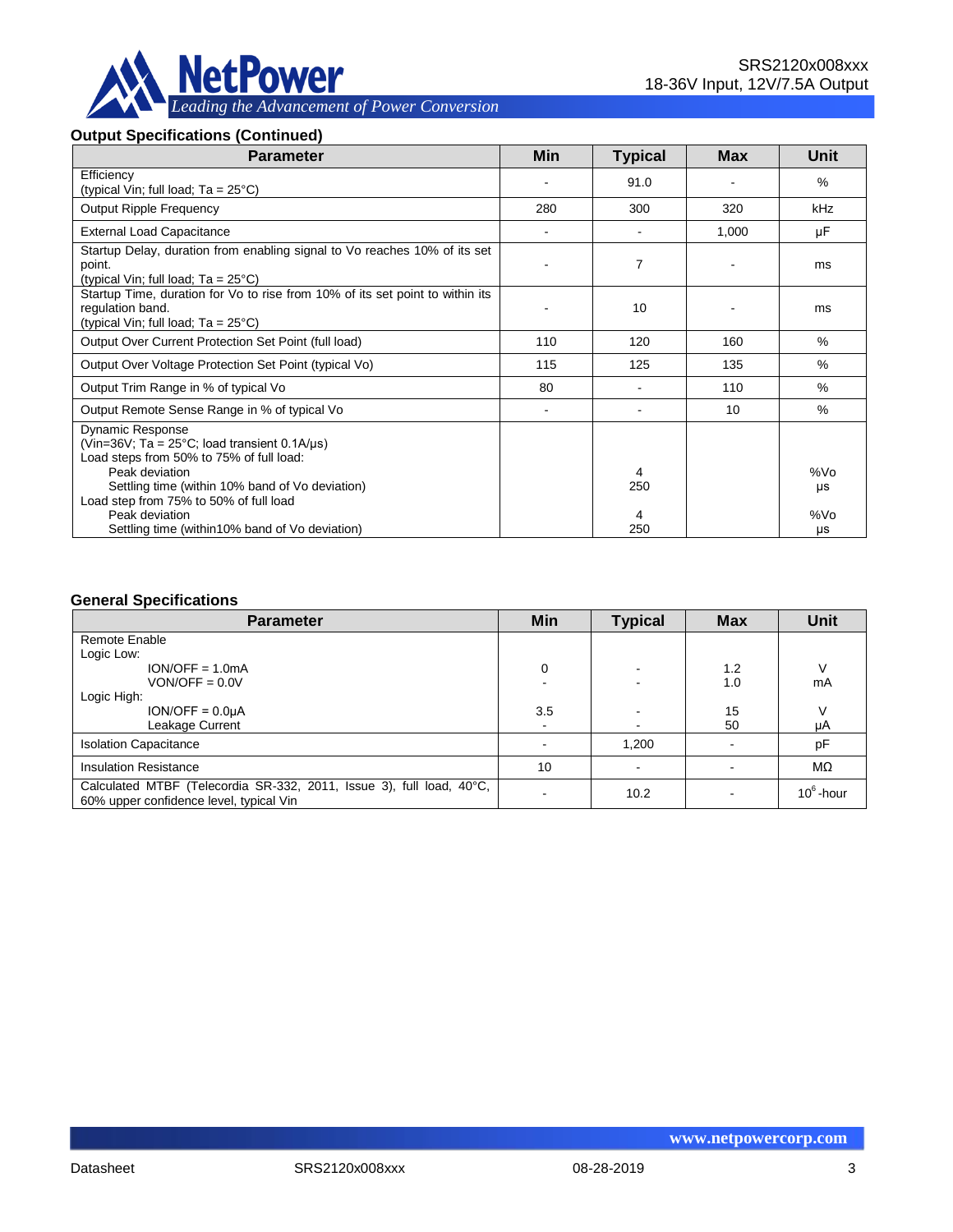

# **Characteristic Curves**



**Figure 5.** Transient Load Response (typical Vin, load current steps from 75% to 50% at a slew rate  $0.1A/\mu s$ 

**Figure 6.** Transient Load Response (typical Vin, load current steps from 50% to 75% at a slew rate  $0.1A/\mu s$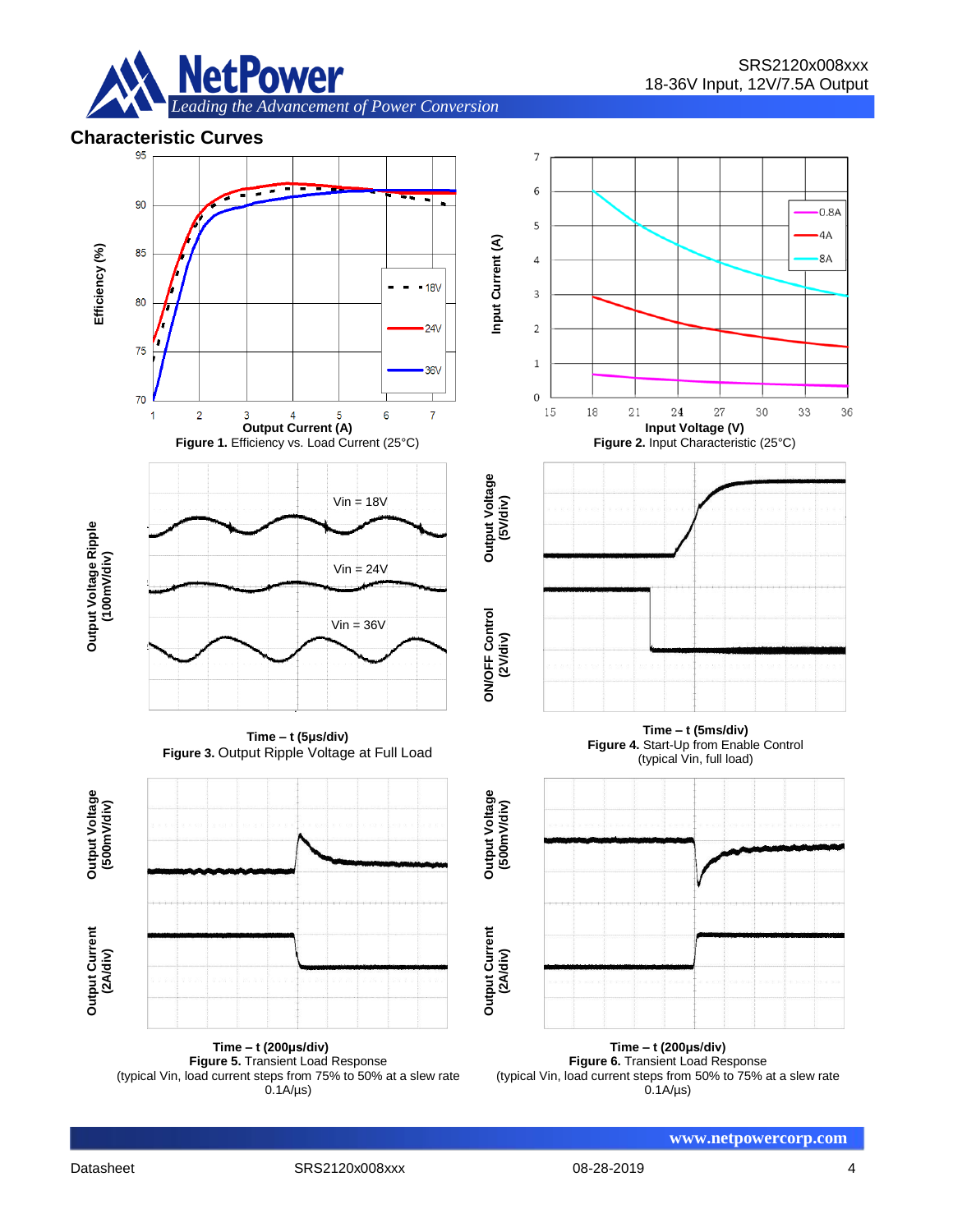

*Leading the Advancement of Power Conversion* 







**Figure 8.** Thermal Image for Airflow Direction 3 (6.5A output, 55°C ambient, 200 LFM, typical Vin, open frame, unit soldered onto a fixture board)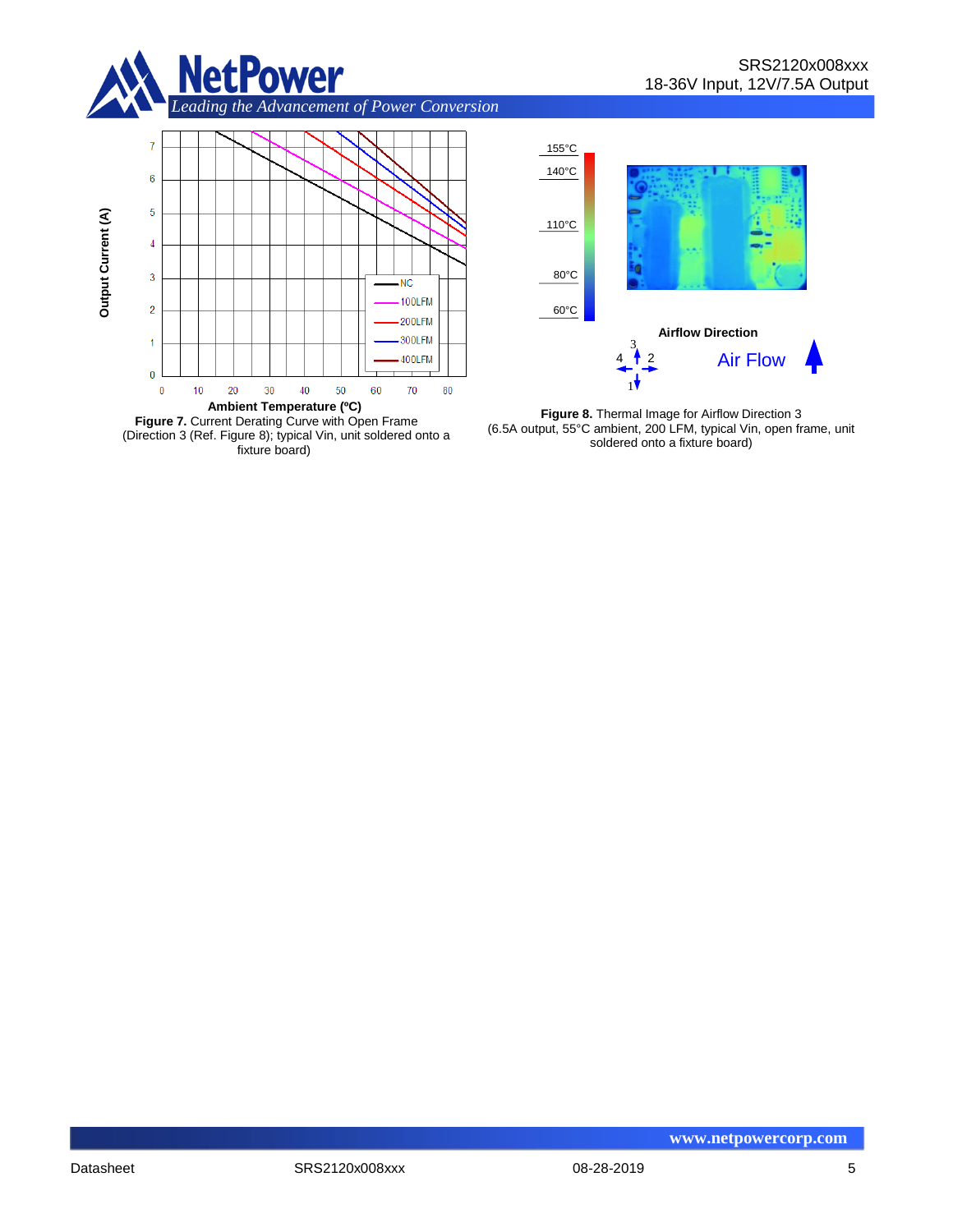

## **Feature Descriptions**

#### **Remote ON/OFF**

The converter can be turned on and off by changing the voltage between the ON/OFF pin and Vin(-). The SRS2 Series of converters are available with factory selectable positive logic and negative logic.

For the negative control logic, the converter is ON when the ON/OFF pin is at a logic low level and OFF when the ON/OFF pin is at a logic high level. For the positive control logic, the converter is ON when the ON/OFF pin is at a logic high level and OFF when the ON/OFF pin is at a logic low level.

With the internal pull-up circuitry, a simple external switch between the ON/OFF pin and Vin(-) can control the converter. A few example circuits for controlling the ON/OFF pin are shown in Figures 9, 10 and 11.

The logic low level is from 0V to 1.2V and the maximum switch current during logic low is 1mA. The external switch must be capable of maintaining a logic-low level while sinking up to this current. The maximum voltage at the ON/OFF pin generated by the converter internal circuitry is less than 15V. The maximum allowable leakage current is 50μA.



**Figure 9.** Opto Coupler Enable Circuit







**Figure 11.** Direct Logic Drive

#### **Remote SENSE**

The remote SENSE pins are used to sense the voltage at the load point to accurately regulate the load voltage and eliminate the impact of the voltage drop in the power distribution path.

SENSE (+) and SENSE (-) pins should be connected between the points where voltage regulation is desired. The voltage between the SENSE pins and the output pins must not exceed the smaller of 0.5V or 10% of typical output voltage.

[Vout (+) - Vout (-)] - [SENSE (+) - SENSE (-)] <MIN {0.5V, 10%Vo}

When remote sense is not used, the SENSE pins should be connected to their corresponding output pins. If the SENSE pins are left floating, the converter will deliver an output voltage slightly higher than its specified typical output voltage. Since the OVP (output over-voltage protection) circuit senses the voltage across the output pins, the total voltage rise should not exceed the minimum OVP set point given in the Specifications table.

#### **Output Voltage Adjustment (Trim)**

The trim pin allows the user to adjust the output voltage set point. To increase the output voltage, an external resistor is connected between the TRIM pin and SENSE(+). To decrease the output voltage, an external resistor is connected between the TRIM pin and SENSE(-). The output voltage trim range is 80% to 110% of the specified typical output voltage. ON/OFF<br>
(output over-voltage across the<br>
should not exceed<br>  $\frac{\text{v}}{\text{in}(-)}$ <br>  $\frac{\text{Output Over-voltage} \times \text{v} = \text{0}}{\text{I}}$ <br>  $\frac{\text{Output Over-voltage} \times \text{v} = \text{0}}{\text{I}}$ <br>  $\frac{\text{Output Volume} \times \text{v} = \text{0}}{\text{I}}$ <br>  $\frac{\text{Output Volume} \times \text{v} = \text{0}}{\text{I}}$ <br>  $\frac{\text{Output Volume} \times \text{v} = \text$ 

The circuit configuration for trim down operation is shown in Figure 12. To decrease the output voltage, the value of the external resistor should be

$$
Rdown = (\frac{511}{\Delta} - 10.22)(k\Omega)
$$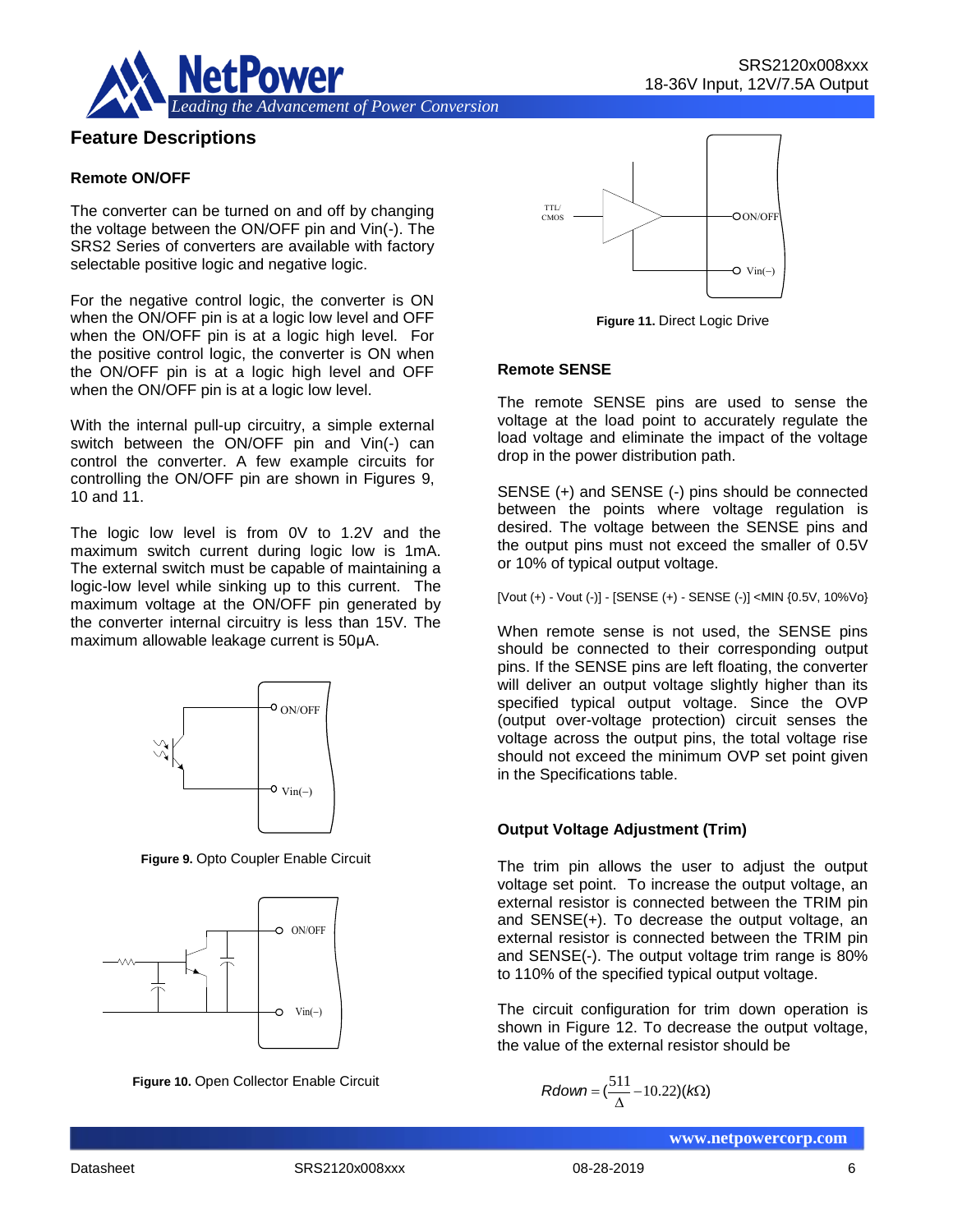

**Where** 

$$
\Delta = (\frac{|Vnom - Vadj|}{Vnom}) \times 100
$$

And

V*nom* = Typical Output Voltage V*adj* = Adjusted Output Voltage

The circuit configuration for trim up operation is shown in Figure 13. To increase the output voltage, the value of the resistor should be

$$
Rup = \left(\frac{5.11 V o (100 + \Delta)}{0.6 \Delta} - \frac{511}{\Delta} - 10.22\right) (k\Omega)
$$

**Where** 

V*o* = Typical Output Voltage

As the output voltage at the converter output terminals are higher than the specified typical level when using the trim up and/or remote sense functions, it is important to make sure that the output power does not exceed the maximum power rating given in the Specifications table.



**Figure 12.**Circuit to Decrease Output Voltage



**Figure 13.**Circuit to Increase Output Voltage

#### **Input Under-Voltage Lockout**

This feature prevents the converter from starting until the input voltage reaches the turn-on voltage threshold, and keeps the converter running until the input voltage falls below the turn-off voltage threshold. Both turn-on and turn-off voltage thresholds are defined in the Input Specifications table. The hysteresis prevents oscillations.

#### **Output Over-Current Protection (OCP)**

This converter can be ordered in either latch-off or auto-restart version upon OCP, OVP, and OTP.

With the latch-off version, the converter will latch off when the load current exceeds the limit. The converter can be restarted by toggling the ON/OFF switch or recycling the input voltage.

With the auto-restart version, the converter will operate in a hiccup mode (repeatedly try to restart) until the cause of the over-current condition is cleared.

#### **Output Over-Voltage Protection (OVP)**

With the latch-off version, the converter will latch off when the output voltage exceeds the limit. The converter can be restarted by toggling the ON/OFF switch or recycling the input voltage.

With the auto-restart version, the converter will operate in a hiccup mode (repeatedly try to restart) until the cause of the over-voltage condition is cleared.

#### **Over Temperature Protection (OTP)**

With the latch-off version, the converter will shut down and latch off if an over-temperature condition is detected. The converter has a temperature sensor located at a carefully selected position, which represents the thermal condition of key components of the converter. The thermal shutdown circuit is designed to turn the converter off when the temperature at the sensor reaches 120°C. The module can be restarted by toggling the ON/OFF switch or recycling the input voltage.

With the auto-restart version, the converter will resume operation after the converter cools down.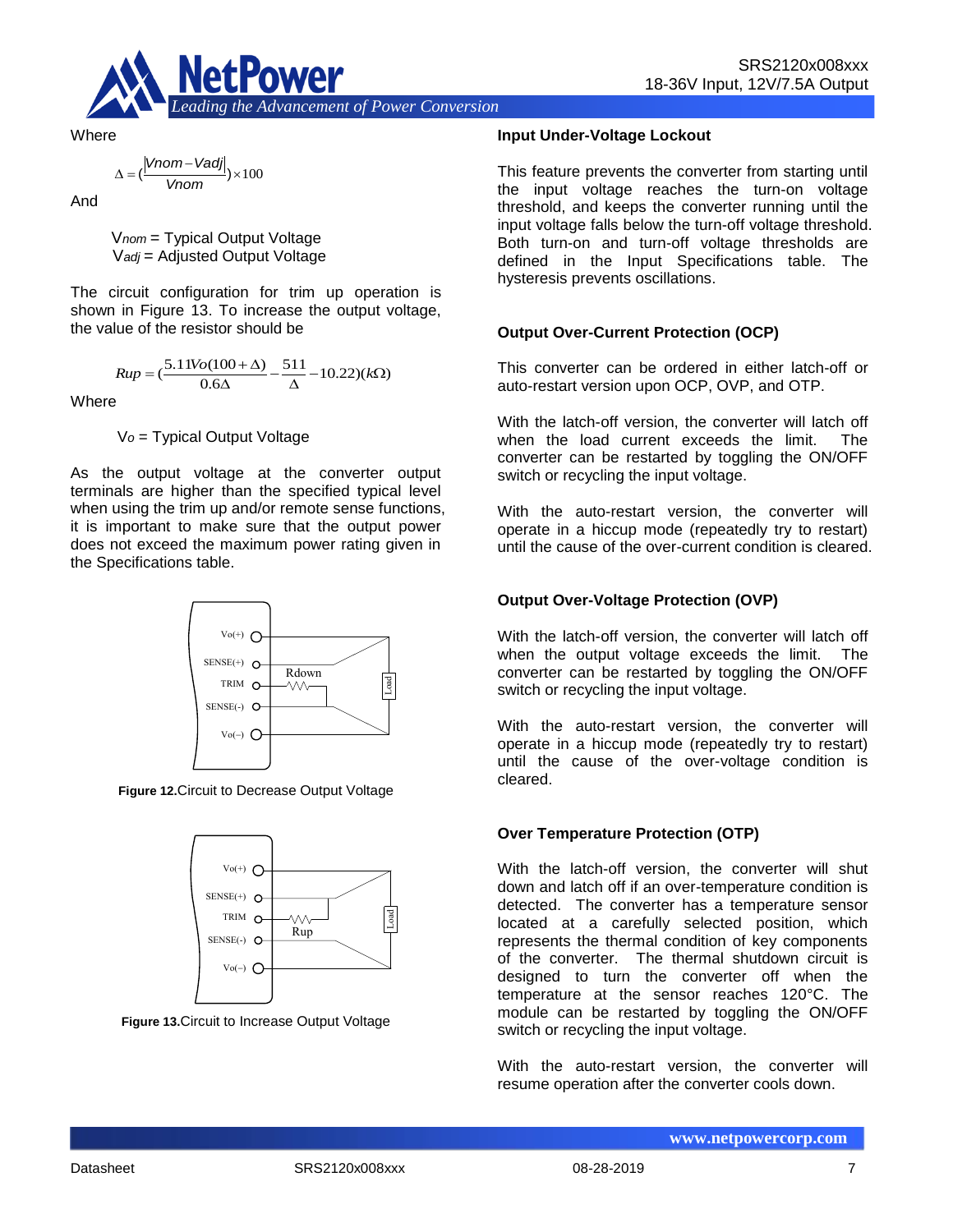

## **Design Considerations**

As with any DC/DC converter, the stability of the SRS2 converters may be compromised if the source impedance is too high or inductive. It's desirable to keep the input source ac-impedance as low as possible. Although the converters are designed to be stable without adding external input capacitors for typical source impedance, it is recommended to add 100  $\mu$ F low ESR electrolytic capacitors at the input of the converter for each 100W output power, which reduces the potential negative impact of the source impedance on the converter stability. These electrolytic capacitors should have sufficient RMS current rating over the operating temperature range.

The converter is designed to be stable without additional output capacitors. To further reduce the output voltage ripple or improve the transient response, additional output capacitors are often used in applications. When additional output capacitors are used, a combination of ceramic capacitors and tantalum/polymer capacitors shall be used to provide good filtering while assuring the stability of the converter.

## **Safety Considerations**

The SRS2 Series of converters is designed in accordance with EN 62368 Safety of Information Technology Equipment Including Electrical Equipment. The converters are recognized by UL in both USA and Canada to meet the requirements in UL 62368, Safety of Information Technology Equipment and applicable Canadian Safety Requirement, and ULc 62368. Flammability ratings of the PWB and plastic components in the converter meet 94V-0.

To protect the converter and the system, an input line fuse is highly recommended on the un-grounded input end.

## **Thermal Considerations**

The SRS2 Series of converters can operate in various thermal environments. Due to the high efficiency and optimal heat distribution, these converters exhibit excellent thermal performance.

The maximum allowable output power of any power

converter is usually determined by the electrical design and the maximum operating temperature of its components. The SRS2 Series of converters have been tested comprehensively under various conditions to generate the derating curves with the consideration for long term reliability.

The thermal derating curves are highly influenced by the test conditions. One of the critical variables is the interface method between the converter and the test fixture board. There is no standard method in the industry for the derating tests. Some suppliers use sockets to plug in the converter, while others solder the converter into the fixture board. It should be noted that these two methods produce significantly different results for a given converter. When the converter is soldered into the fixture board, the thermal performance of the converter is significantly improved compared to using sockets due to the reduction of the contact loss and the thermal impedance from the pins to the fixture board. Other factors affecting the results include the board spacing, construction (especially copper weight, holes and openings) of the fixture board and the spacing board, temperature measurement method and ambient temperature measurement point. The thermal derating curves in this datasheet are obtained using a PWB fixture board and a PWB spacing board with no opening, a board-to-board spacing of 1", and the converter is soldered to the test board with thermal relieves.

Note that the natural convection condition was measured at 0.05 m/s to 0.15 m/s (10ft./min. to 30 ft./min.

#### **Heat Transfer without a Baseplate**

With single-board DC/DC converter designs, convection heat transfer is the primary cooling means for converters without a baseplate. Therefore, airflow speed should be checked carefully for the intended operating environment. Increasing the airflow over the converter enhances the heat transfer via convection.

Figure 14 shows a recommended temperature monitoring point for open frame modules. For reliable operation, the temperature at this location should not continuously exceed 120 °C.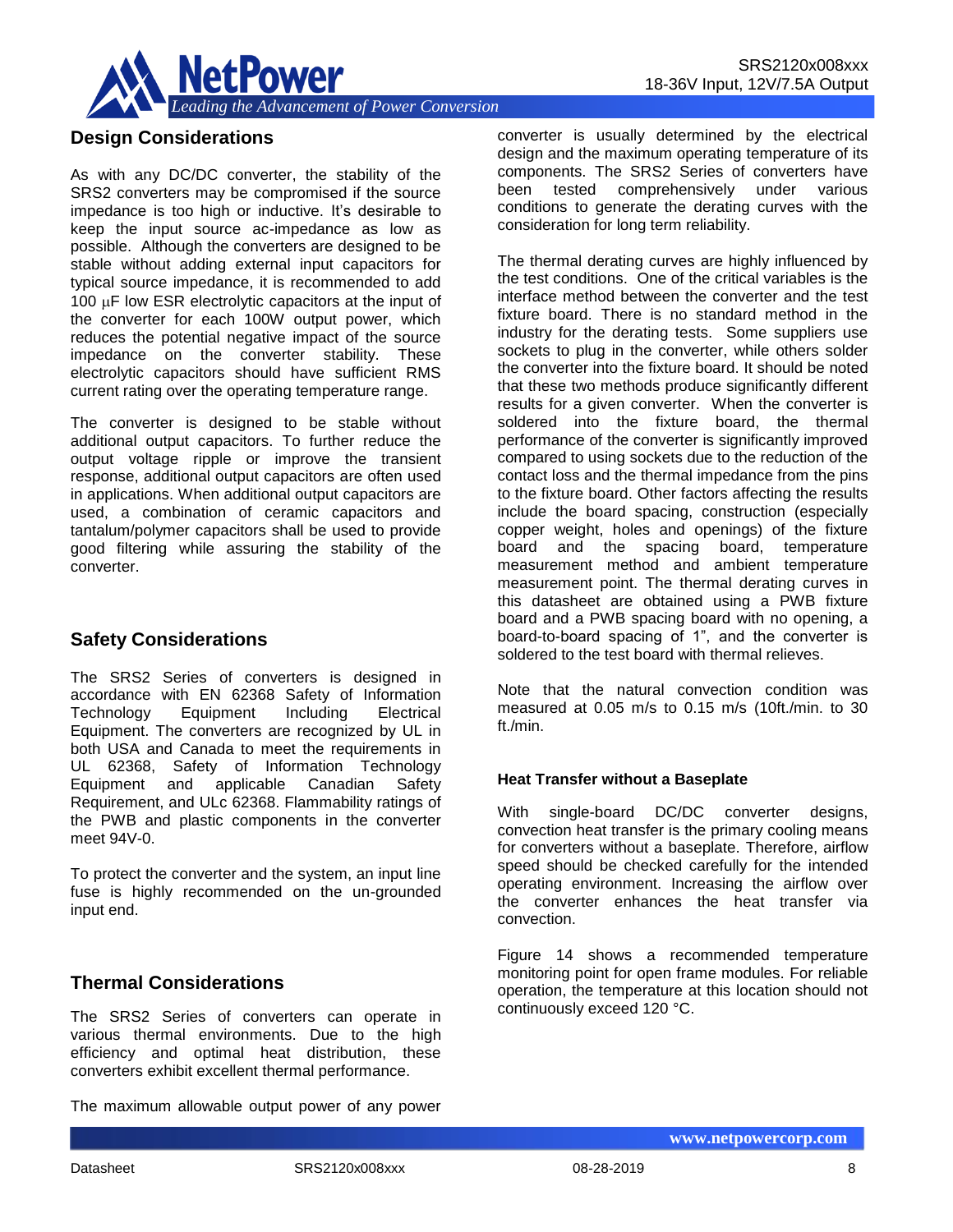



**Figure 14.** Temperature Monitoring Locations

#### **Heat Transfer with a Baseplate**

The SRS2 Series of converters has the option of using a baseplate for enhanced thermal performance.

The typical height of the converter with the baseplate option is 0.50''. The use of an additional heatsink or cold-plate can further improve the thermal performance of the converter.

For reliable operation, the baseplate temperature should not continuously exceed 100 °C

## **EMC Considerations**

The EMC performance of the converter is related to the layout and filtering design of the customer board. Careful layout and adequate filtering around the converter are important to confine noise generated by the switching actions in the converter and to optimize system EMC performance.